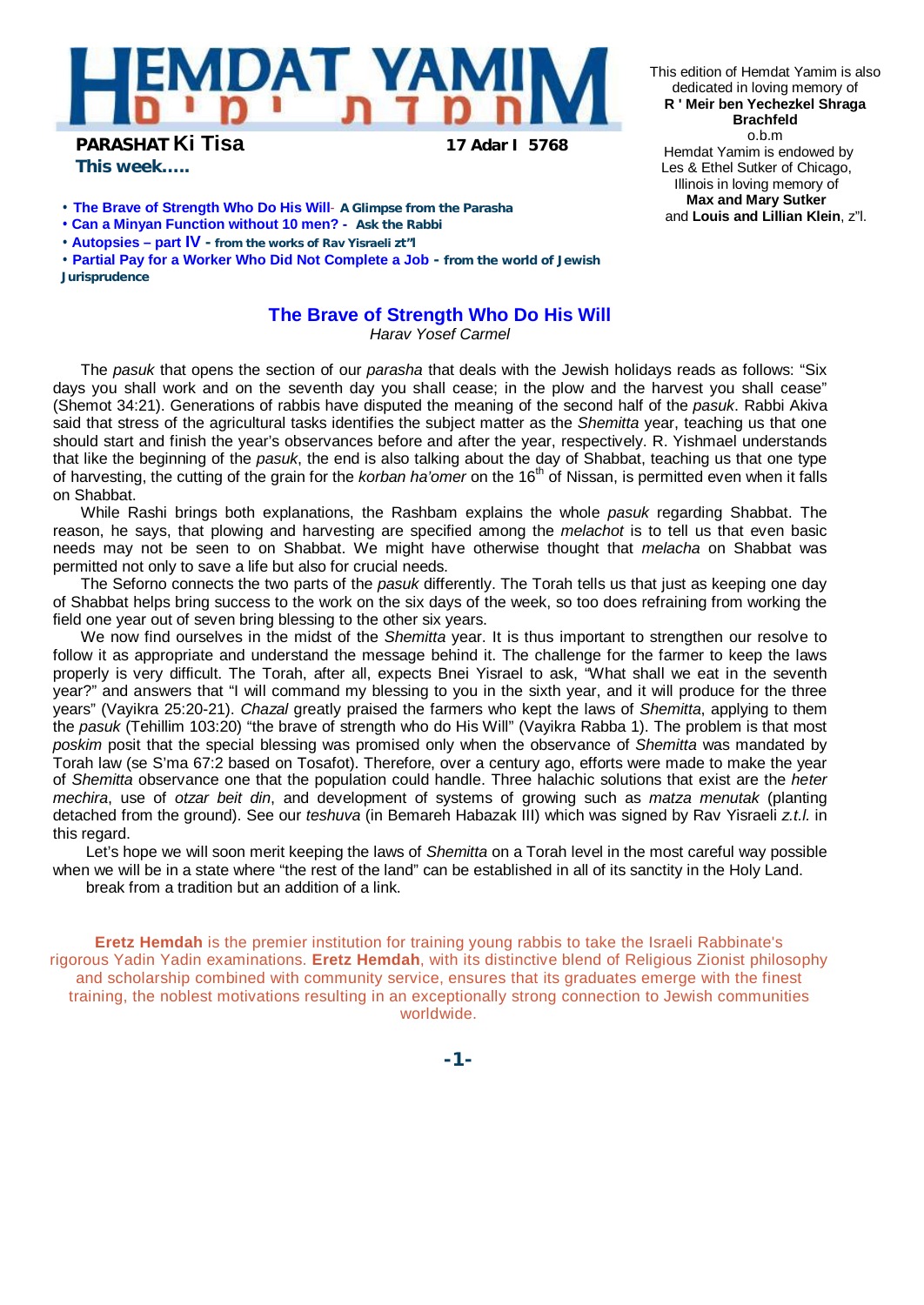



**Question:** I once learned that when a *minyan* starts with ten men and one or two leave, the *minyan* can continue normally. Is this so?

**Answer:** The general concept you refer to exists, but we have to refine some details.

The *mishna* (Megilla 4:3) lists parts of *tefilla* that require a *minyan*, including *Kaddish/Barchu* and *chazarat hashatz* (repetition of *Shemoneh Esrei*). The Yerushalmi (ad loc.:4) comments that for each, if a *minyan* was present at the section's beginning, they can continue with it even after some have left. (It reprimands those who leave in a manner that leaves the rest without a quorum, even though the remaining people may continue). The Rashba (*Shut* I, 95) extends the matter a step, saying that if a group started *chazarat hashatz* with a *minyan* and someone left, they recite even *Kedusha* (which is in *chazarat hashatz*), even though they started *Kedusha* without a *minyan*. The Terumat Hadeshen (I, 15) goes even further. If a *minyan* was in the midst of *chazarat hashatz* when some left, they can even say the full *Kaddish* that follows *U'va L'tziyon* without ten. The rationale is that the key addition to that *Kaddish* ("*Titkabel tzlot'hon*…"), the request that Hashem accept the completed *tefilla* of *Shemoneh Esrei*, demonstrates that all of the *tefilla* until this point was a continuation of *Shemoneh Esrei*. The Shulchan Aruch (Orach Chayim 55:2-3) codifies the above concept and the applications mentioned. So indeed that which you remember learning is correct.

There is further leniency than you remember regarding the number of people who can be missing. The Ran (Megilla, ad loc.), reasoning that a significant part of the *minyan* must remain for the group to continue as if there were still a *minyan*, sets the minimum at a simple majority of six (including the *chazzan*). This too is accepted by the Shulchan Aruch (ibid.).

However, this concept has limitations. The group can continue only with sections that are directly connected to the *davar shebekedusha* (section of the *tefilla* that requires a *minyan*) that began with a *minyan*. The Yerushalmi (ibid.) posits that each of the sections mentioned separately in the *mishna* is a separate section. Therefore, having a *minyan* for *Kaddish/Barchu* does not entitle them to do *chazarat hashatz* without one. A *minyan* that disbanded during *chazarat hashatz* would have to skip over *nesi'at kapayim* (the *kohanim*'s *duchenin*, daily in Israel and on holidays abroad). They would not be allowed to do *kri'at hatorah*  (*laining*) without a *minyan* even though the *Shemoneh Esrei* unit continues until after the Torah is normally returned (see above).

There are too many permutations to mention in this forum, but we will mention a few interesting ones. At *Ma'ariv*, if there was a *minyan* for the opening *Barchu*, the group can recite the *Kaddish* before *Shemoneh Esrei* because *Barchu* is the beginning of the *berachot* of *Kri'at Shema*, which concludes with *Kaddish*  (Mishna Berura 55:22). However, since the *Kaddish* at the end of *Ma'ariv* relates to *Shemoneh Esrei*, one would need a *minyan* for *Shemoneh Esrei*. While it is sufficient to have a *minyan* for *Shemoneh Esrei* of *Ma'ariv* in order to recite *Kaddish* after it, at *Shacharit* and *Mincha*, *chazarat hashatz*, not *Shemoneh Esrei* is necessary. This is because that *Kaddish* was composed primarily for *chazarat hashatz*, with the exception being at *Ma'ariv*, where there is no *chazarat hashatz*, where it relates to the silent *Shemoneh Esrei*. The Shulchan Aruch (OC 124:4) speaks about the critical need to have nine people listening to all of *chazarat hashatz*. However, based on the concept at hand, if there are nine listening in the beginning and three stop listening, the *chazzan* can continue, just that it is as if they physically left without leaving a *minyan*, which, we mentioned, is criticized (Igrot Moshe, OC IV 19; see Derisha, OC 124:1).

 *"Living the Halachic Process" - We proudly announce the publication of our first book in English. "Living the Halachic Proces" a selection of answers to questions from our Ask the Rabbi project. A companion CD containing source sheets for the questions is also available. In honor of the book's debut we offer it at the special rate of \$20 (instead of \$25). Contact us at [info@eretzhemdah.org](mailto:info@eretzhemdah.org)*

> Have a question?..... e-mail us at **[info@eretzhemdah.org](mailto:info@eretzhemdah.org) -2-**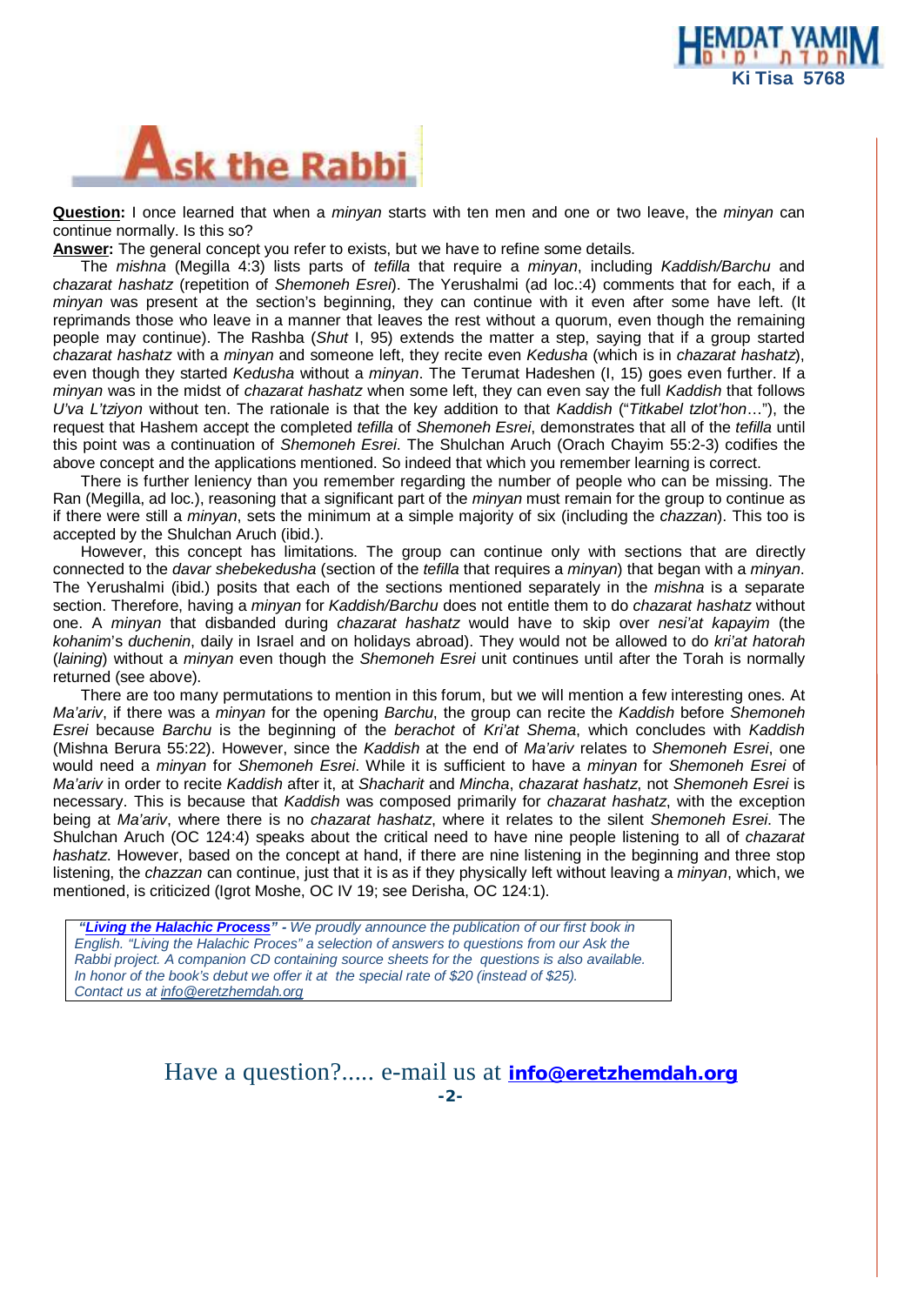



**Autopsies – part IV** 

(condensed from Amud Hay'mimi, *siman* 34)

[*Three issues need to be discussed regarding the possibility of performing autopsies:* halanat hamet (delaying a burial); *leaving certain body parts out of burial;* nivul hamet *(disgracing the deceased). We conclude the series with the final issue in the autopsy debate,* nivul hamet*.*]

The *gemara* (Chulin 11b) cites no Torah source to prohibit *nivul hamet*, yet it clearly understood that it is a Torah law. The *gemara* wants to provide a Torah source for the idea that we follow the majority from the fact that *beit din* executes a murderer even though the victim might have been a *tereifa* (one with a mortal wound). It suggests that they actually might have had to check the deceased to preclude this possibility but rejects this because of the problem of *nivul hamet*. Since the discussion relates to Torah-level law, *nivul hamet* must be a Torah problem. On the other hand, the *gemara* also provides cases where the problem can be overcome. One is to investigate the body to possibly save the murderer from execution. Rashi says that this is based on the instruction of "the congregation shall save the murderer" (requiring *beit din* to attempt to exonerate a murderer). The Noda B'yehuda demonstrates that *piku'ach nefesh* (saving lives) does not apply but that the stated issue does. Although it is unlikely that the check of the corpse will save the defendant, *nivul hamet* is justified. The *gemara* also allows investigating the body if that was necessary to facilitate the execution. Bava Batra (154a) even allows those who bought property from the deceased, who was arguably under-aged, to do so in order to not lose their purchase.

Several *acharonim* reason that the prohibition of *nivul hamet* stems from the *mitzva* of burial, which demonstrates that the Torah cares about the deceased's honor and thus precludes disgracing the body. How can *beit din* forgo this *mitzva*, which applies to all Jews, because of the aforementioned relatively weak considerations? Also, since we do not allow one to forgo burial because of a *gezeirat hakatuv* (a Divine decree that goes beyond normal logic), how can pragmatic considerations override the related *nivul hamet*?

It seems rather that the source of *nivul hamet* is "*v'ahavta l'rei'acha kamocha*" (=*valrkm*) love your friend as yourself). The *gemara* (Sanhedrin 45a) disallows stoning a woman when she is naked because it is a *nivul* and would violate *valrkm*. Rav Herzog rejected this thesis, arguing that after the person is already dead he cannot be called *rei'acha*. However, the Ramah implies that this description applies to a person after the punishment is meted out, which, in the *gemara*'s case, is after death. Indeed, before the punishment was complete, the sinner would not deserve such a distinction. In contrast, Tosafot (Sanhedrin 45, as explained by the Aruch Laner) holds that the matter of picking a proper means of execution is not based on the regular rules of *valrkm*, which he does not deserve because of his grievous sin, but is a special rule of carrying out the death sentence. If so, there is no indication that this applies after death. However, [skipping over the detailed derivation] it appears that Tosafot agrees conceptually with the Ramah. The Ritva states explicitly that *nivul* after death is learned from *valrkm*.

It is understandable that if the issue is *valrkm*, it could possibly be pushed off for others' needs. While not everyone's needs would push it off, the needs of those who could lose due to their interaction with the deceased (his buyer or he who would be killed because of him) do push aside *nivul hamet*. It also follows that if the needs of those who interacted can push the prohibition of *nivul hamet*, then certainly the deceased's own instructions can do so. Therefore, autopsy for one who agreed to it during his lifetime would be permitted even if it means that a small part of the body will not be buried as long as it does not cause a delay in the burial [see previous weeks' columns].

**Mishpatey Shaul–** A new edition containing unpublished rulings by our late mentor, Maran Hagaon HaRav Shaul Yisraeli zt"l, in his capacity as dayan at the Supreme Rabbinical Court in Jerusalem. The book includes halachic discourse with some of the greatest poskim of our generation. The special price in honor of the new publication is \$15 (instead of the regular \$20).

## **Responsa B'mareh Habazak***, Volumes I, II, III, IV, V and VI:*

Answers to questions from Diaspora rabbis. The questions give expression to the unique situation that Jewish communities around the world are presently undergoing. The answers deal with a developing modern world in the way of "deracheha, darchei noam". The books deal with the four sections of the Shulchan Aruch, while aiming to also take into consideration the "fifth section" which makes the Torah a "Torah of life." (Shipping according to the destination)**Special Price:** 6 volumes of Responsa Bemareh Habazak - \$60 (instead of \$86)